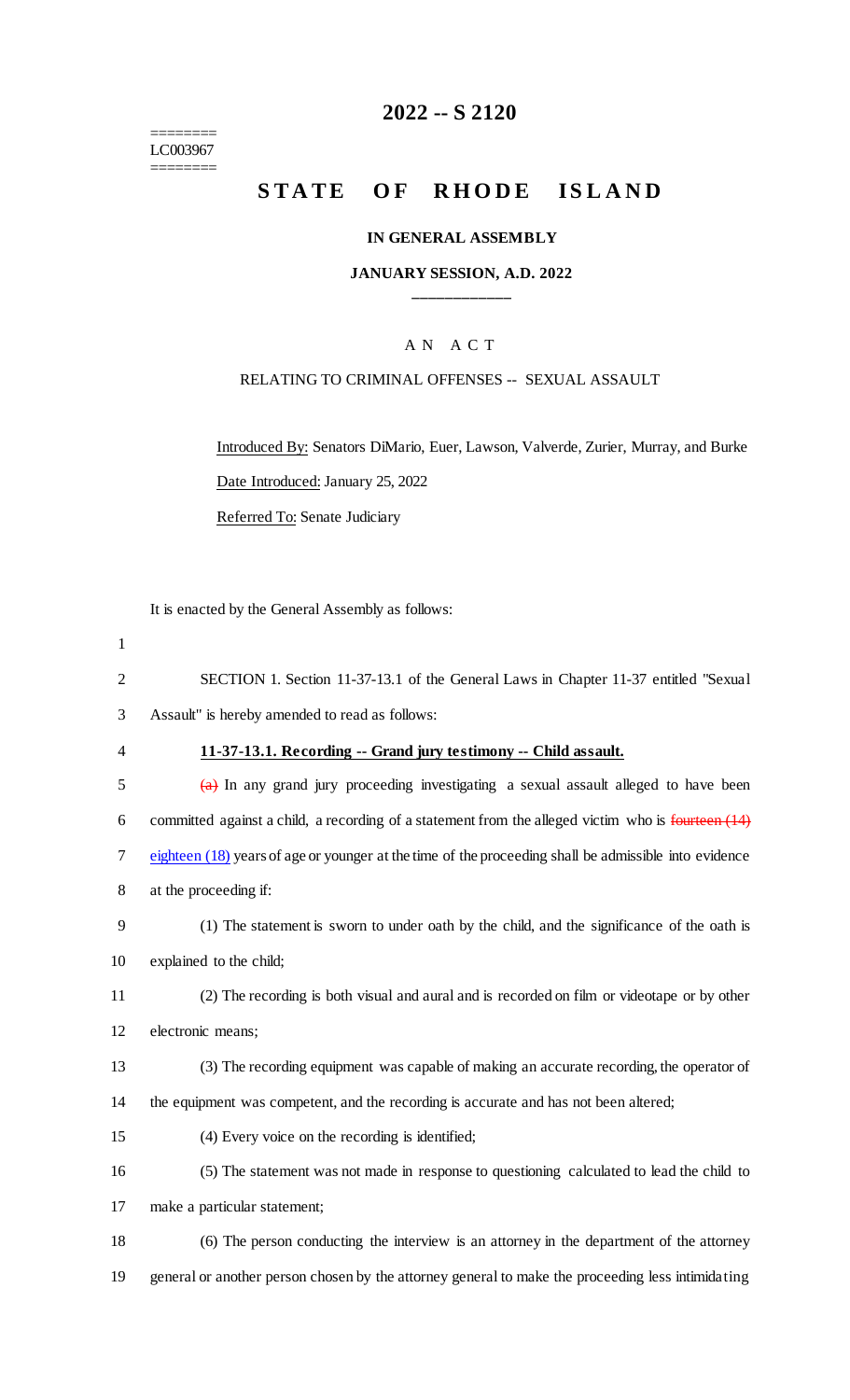- 1 to the child, and the interviewer is available to testify at the proceeding;
- 2 (7) The child is available to testify if requested by the grand jurors; and
- 3 (8) The recording is made a part of the record of the grand jury.
- 4 (b) In any grand jury proceeding investigating a sexual assault alleged to have been
- 5 committed against a child, a recording of a statement from the alleged victim who is more than
- 6 fourteen (14) years of age and less than eighteen (18) years of age at the time of the proceeding
- 7 shall be admissible into evidence at the proceeding if:
- 8 (1) The attorney general petitions the court for permission to introduce the recording at the
- 9 proceeding; and
- 10 (2) The court grants the petition upon a finding that the child would suffer unreasonable
- 11 and unnecessary mental or emotional harm if required to appear personally before the grand jury
- 12 in order to testify; and
- 13 (3) All of the conditions as set forth in subsection (a) of this section are followed.
- 14 SECTION 2. This act shall take effect upon passage.

======== LC003967 ========